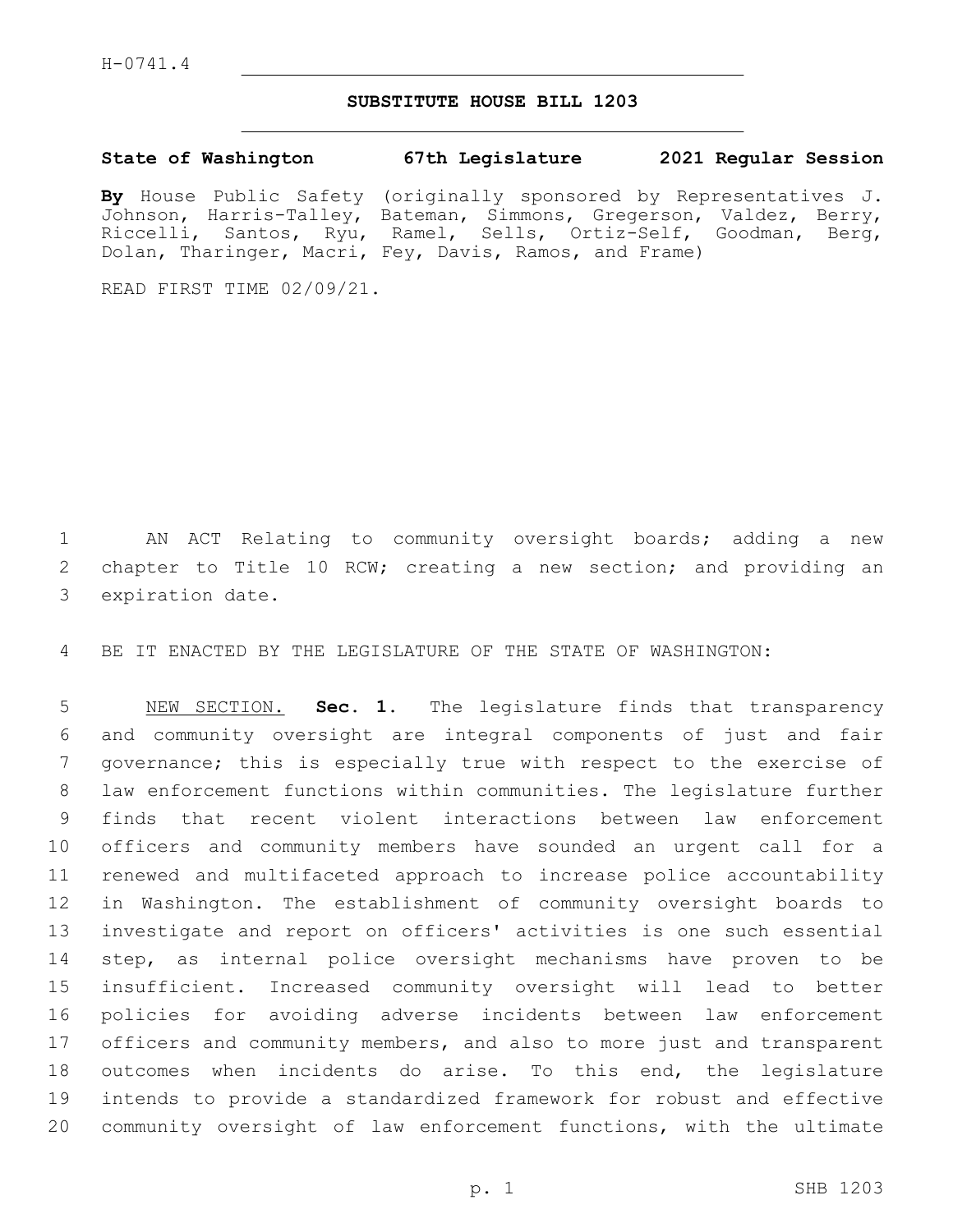goal of statewide implementation of community oversight boards over 2 the coming years.

 NEW SECTION. **Sec. 2.** The definitions in this section apply throughout this chapter unless the context clearly requires otherwise.

 (1) "Law enforcement agency" includes any general authority Washington law enforcement agency as defined in RCW 10.93.020 that employs 15 or more law enforcement officers in addition to the chief of police or sheriff, but does not include state law enforcement 10 agencies.

 (2) "Law enforcement officer" includes any person who is employed or commissioned by a law enforcement agency to enforce the criminal 13 laws of the state of Washington.

 (3) "Local jurisdiction" includes counties and any city or town with a law enforcement agency serving directly under its authority, rather than by contract or agreement with another local jurisdiction, 17 and does not include special purpose districts.

 (4) "Similar oversight body" includes any law enforcement oversight or advisory body that is external to the law enforcement agency the body oversees, and may include, but is not limited to, police ombudsman offices and citizen advisory, review, and oversight boards.22

 NEW SECTION. **Sec. 3.** (1) All local jurisdictions must establish a community oversight board by January 1, 2025. Except as provided in section 5 of this act, a community oversight board established by a local jurisdiction must conform with the requirements in this section.

 (2) A community oversight board must have the following powers and duties with respect to any law enforcement agency serving under 30 the authority of the local jurisdiction:

 (a) To receive complaints from community members regarding the conduct of law enforcement officers and civilian employees of the law 33 enforcement agency;

 (b) Upon complaint of any person or on its own initiative, to investigate incidents that occur between members of the public and law enforcement officers or civilian employees of the law enforcement agency, including incidents involving: The use of force by a law enforcement officer; death of or serious injury to any person held in

p. 2 SHB 1203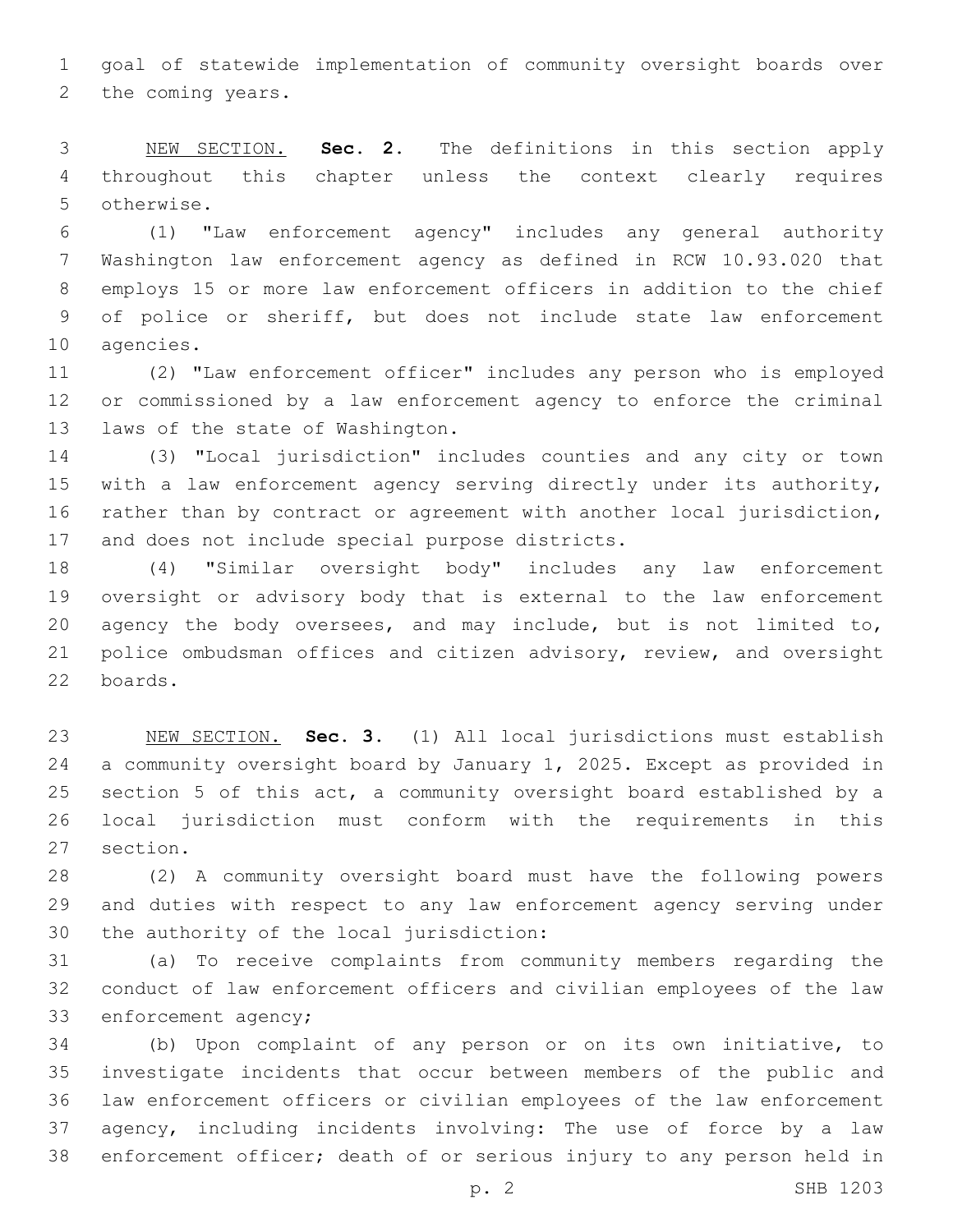custody; serious abuse of authority or misconduct by a law enforcement officer; allegedly discriminatory stops or other profiling activity; adversarial interactions between law enforcement officers and community members at public assemblies; and other adverse incidents related to the conduct of law enforcement officers or civilian employees of the law enforcement agency;

 (c) To issue findings on incidents investigated under (b) of this subsection. If an incident is initially reported to the community oversight board by a community member complaint, the community oversight board must conduct an investigation of the incident whenever possible, and must issue findings on the investigation within 120 days of the community oversight board's receipt of the initial complaint. If an investigation is not possible, the community oversight board must notify the complainant and provide a reason that 15 the investigation was not pursued;

 (d) Following any investigation conducted pursuant to (b) of this subsection, to make recommendations for discipline of a law enforcement officer or civilian employee of the law enforcement agency in cases that involve serious breaches of departmental or professional standards, as defined by the local jurisdiction. Recommended disciplinary measures may include letters of reprimand, suspension with or without pay, demotion or reassignment within the agency, termination, mandatory restitution, or mediation to be implemented by the employing law enforcement agency. Whenever the community oversight board makes a recommendation for discipline of a law enforcement officer or civilian employee of the law enforcement 27 agency, the recommendation and a report of supporting information must be submitted to the employing law enforcement agency and, if the recommendation pertains to an officer, to the criminal justice 30 training commission;

 (e) To hold hearings, and to issue subpoenas in order to compel any person to appear, give sworn testimony, or produce documentary or other evidence reasonable in scope and relevant to a matter under inquiry pursuant to this section, if requested testimony or evidence are not provided voluntarily. If a person fails to obey a subpoena, the community oversight board may petition the superior court for 37 enforcement of the subpoena;

 (f) To review and make recommendations for changes to policies, practices, and procedures of the law enforcement agency. If the law enforcement agency declines to implement one or more of the community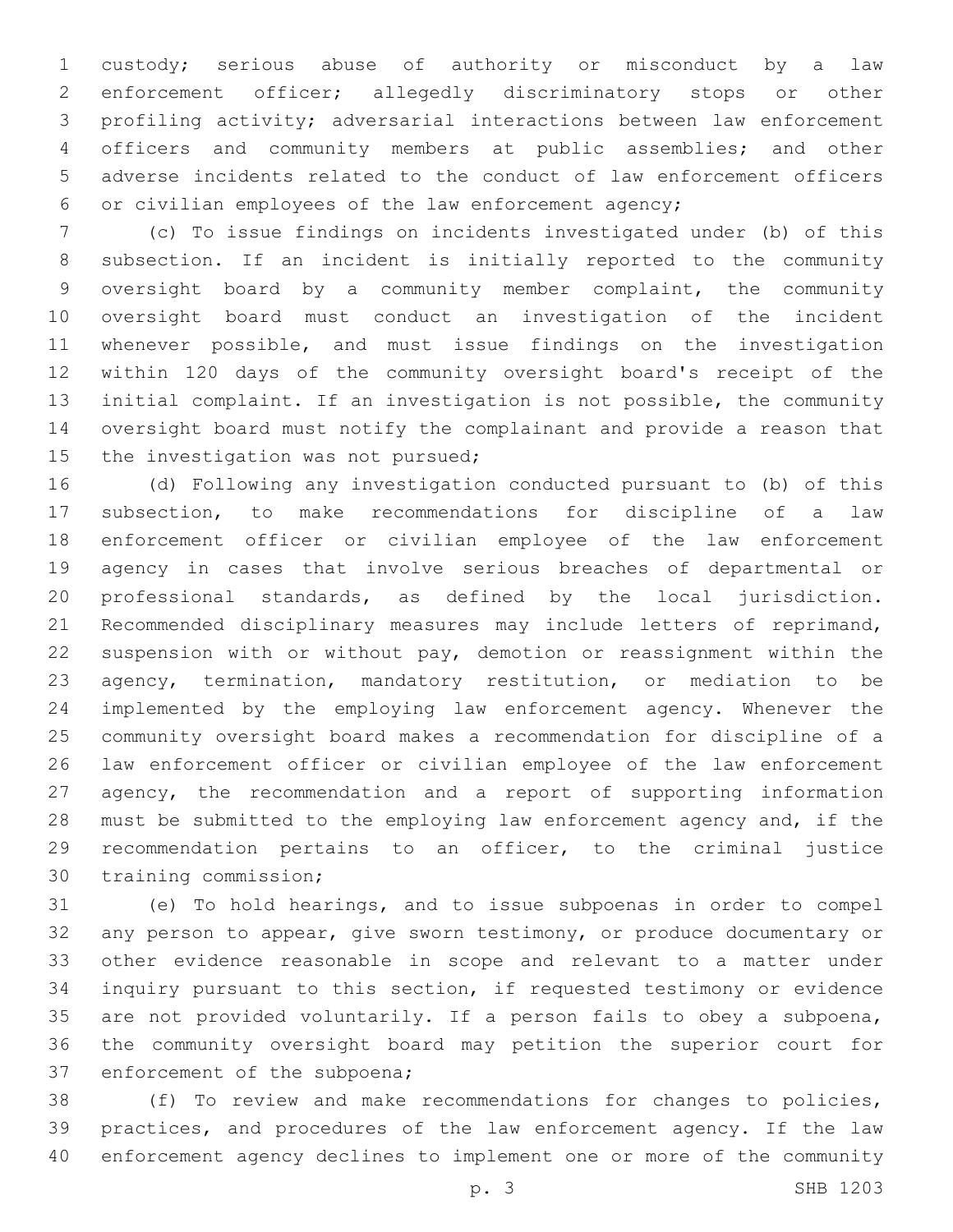oversight board's recommended changes, the law enforcement agency must create a written record, which must be made available to the public, of its rationale for declining to implement the recommendations;4

 (g) To review all investigations conducted internally by the law enforcement agency, including internal investigations of civilians employed by the law enforcement agency, and to issue findings regarding the accuracy, completeness, and impartiality of investigations, and the sufficiency of any discipline resulting from 10 investigations;

 (h) To request reports of the annual expenditures of the law enforcement agency and to make budgetary recommendations to the local 13 jurisdiction's legislative body concerning future appropriations;

 (i) To be given access to crime scenes and related administrative investigations, including access to preliminary evidence and other information as necessary for the community oversight board to make its recommendations under (g) of this subsection, provided that access is in a manner that protects the integrity of the crime scene or investigation. Community oversight board access to crime scenes and investigations must not be more restricted than access granted to 21 members of the press;

 (j) To make public reports on the activities of the community oversight board, including its investigations, hearings, findings, recommendations, determinations, and oversight activities;

 (k) To be represented on the hiring panel to fill any vacancy in the position of chief of police, in applicable local jurisdictions; 27 and

 (l) To undertake any other duties, as authorized by the local jurisdiction, that are reasonably necessary for the community oversight board to effectuate its lawful purpose of effectively overseeing the law enforcement agency and its officers and employees.

 (3) Subject to subsections (4) through (8) of this section, a local jurisdiction must establish the policies and procedures for its community oversight board, including policies and procedures concerning, at a minimum: The number of members; composition and appointment of membership; meetings and hearings; communication with the public and receipt of complaints; access to files, records, and other information, and requirements for maintaining any confidentiality of the files, records, and information to which it is 40 granted access; training of members; and the performance of the

p. 4 SHB 1203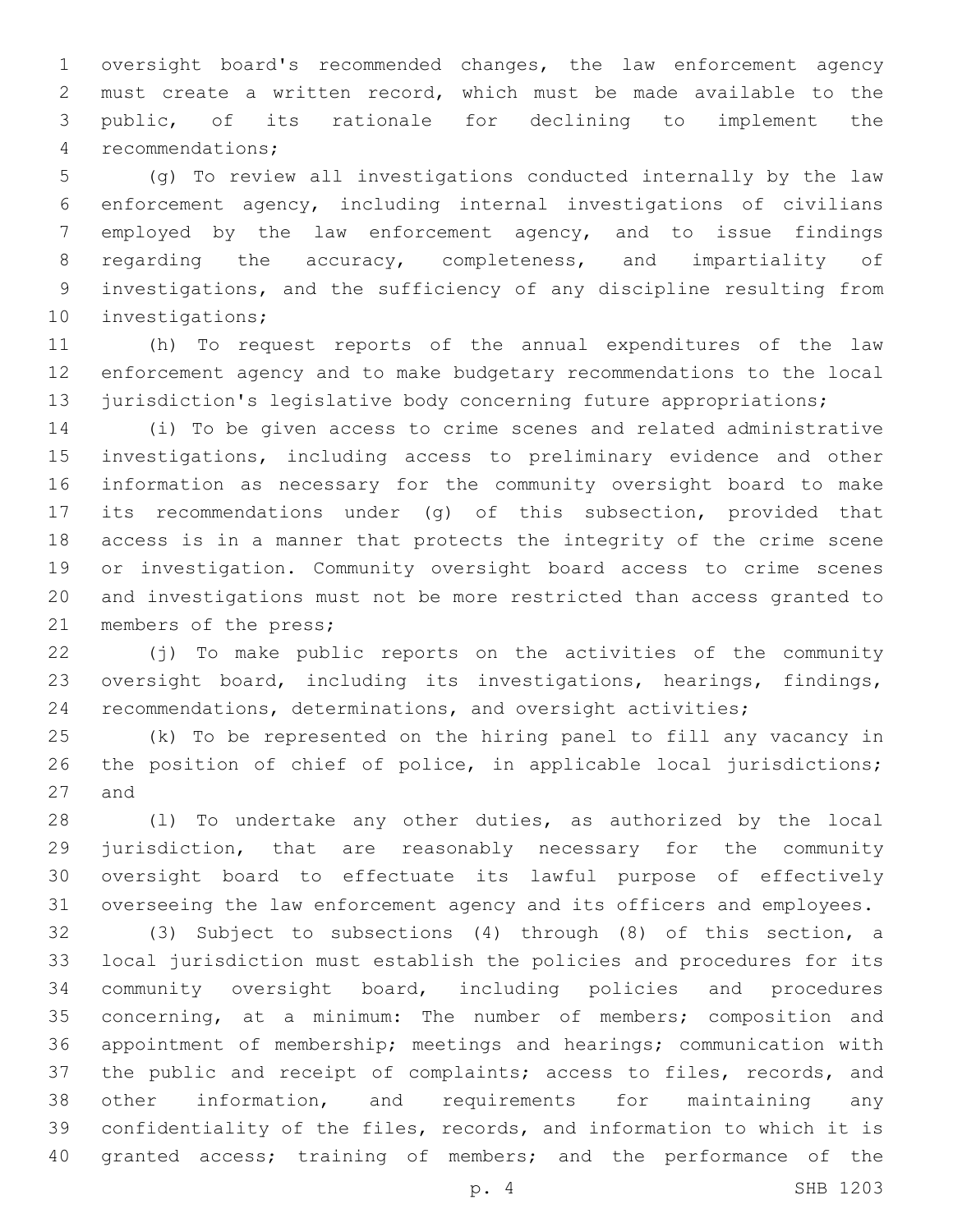community oversight board's duties and other functions as identified 2 in this section.

 (4) The following persons are ineligible to serve on a community oversight board:4

 (a) Any person currently employed by any general authority Washington law enforcement agency or any limited authority Washington law enforcement agency, as defined in RCW 10.93.020;

 (b) Any immediate family member of a general authority Washington peace officer or limited authority Washington peace officer, as 10 defined in RCW 10.93.020; and

 (c) Any person who receives payment, or who is employed by an entity that receives payment, pursuant to a contract with the law enforcement agency that the community oversight board oversees.

 (5) A portion of a community oversight board's membership must be filled by members of the public. Applicable openings must be posted in a publicly accessible format, and applications from the public 17 must be accepted and considered.

 (6) To the extent possible, a community oversight board's membership should be reflective of the diversity of the community in which it is located, in particular, with respect to race, ethnicity, gender, age, language, and culture. Membership additionally should, whenever possible, include members of families affected by law enforcement violence, justice-involved individuals, and representatives of civil rights advocacy organizations.

 (7) A community oversight board must maintain multiple methods for submitting and reviewing the status of complaints, including both 27 online and in-person methods.

 (8)(a) A local jurisdiction must provide training for its community oversight board's members either by utilizing existing resources within the jurisdiction or by contracting with other 31 jurisdictions or organizations.

32 (b) At a minimum, training must include:

33 (i) Law enforcement ride-alongs;

 (ii) Simulations, unless facilitating simulations would be 35 logistically or cost-prohibitive;

 (iii) Curriculum covering relevant laws and available data, including available data and statistics related to: Incidents involving death or injury in connection with a law enforcement officer's use of force, and relevant comparative analyses; vehicular 40 pursuits by law enforcement, and relevant comparative analyses;

p. 5 SHB 1203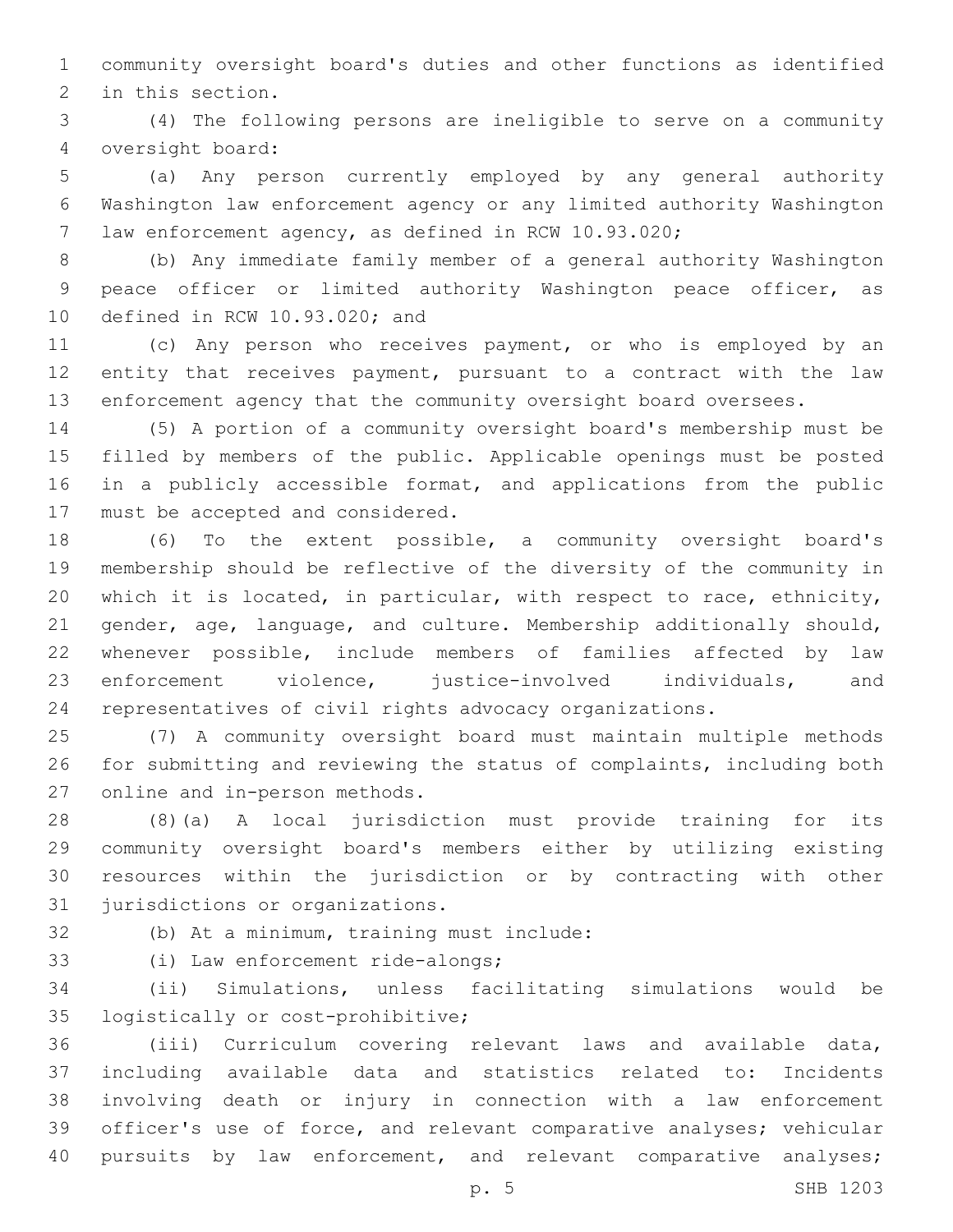incidents involving a law enforcement officer pointing or discharging a firearm at another person, and relevant comparative analyses; law enforcement use of devices and tactics including chokeholds and vascular restraints, physical strikes, vehicle strikes, discharge or use of less lethal weapons and instruments, and canine deployment, and relevant nonuse comparative analyses for these devices and tactics; and other relevant available data and statistics, including historical trend data starting with the implementation of this 9 policy; and

10 (iv) Antibias training.

 (c) As a condition of continued membership on the community oversight board, all community oversight board members must complete the training within the first 90 days following initial appointment, and again within the first 90 days following any reappointment to a 15 new term.

 (9) A local jurisdiction must provide adequate funding for its community oversight board's staffing and for performance of the community oversight board's functions and duties as outlined in this 19 section.

 (10) Community oversight boards shall not conduct any criminal investigations. Community oversight board investigations as authorized in this section must not take precedence over and may not interfere with any in-progress criminal or internal investigation conducted by a law enforcement agency or independent investigative team, or any other independent investigation body.

 (11) A law enforcement agency and its employees are immune from civil liability for claims or damages arising solely out of the negligent actions or inactions of the local jurisdiction's community 29 oversight board.

 (12) As an alternative to establishing a stand-alone community oversight board, a combination of local jurisdictions that have an existing mutual aid agreement with one another for law enforcement services may establish a joint community oversight board by intergovernmental agreement. The agreement must comply with the 35 requirements of this chapter.

 NEW SECTION. **Sec. 4.** (1) Subject to subsection (2) of this section, when a vacancy opens for the position of chief of police in a local jurisdiction that has a community oversight board, the hiring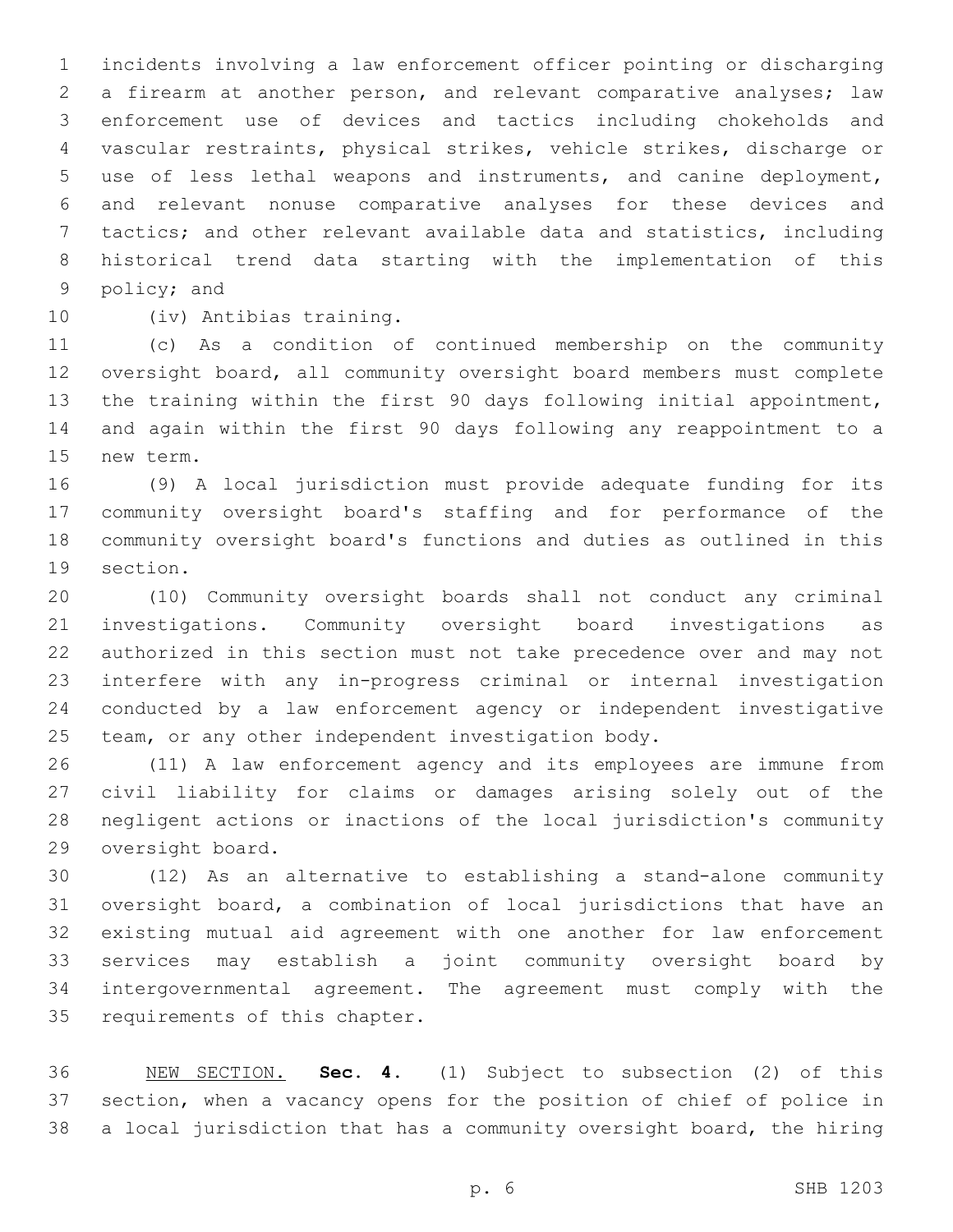panel for the position must include one or more members of the 2 community oversight board.

 (2) The requirement in this section applies beginning January 1, 2023, for local jurisdictions with a community oversight board or similar oversight body that was in existence prior to the effective 6 date of this section.

 NEW SECTION. **Sec. 5.** The requirements of this chapter apply to any community oversight board created by a local jurisdiction on or after the effective date of this section. A community oversight board or similar oversight body that is in place in a local jurisdiction prior to the effective date of this section must comply with the requirements of this chapter by January 1, 2023, except in instances in which full compliance would violate a federal consent decree or 14 other mandate. If prior to the effective date of this section, a local jurisdiction has multiple similar oversight bodies in place that collectively fulfill the functions described in section 3 of this act, the local jurisdiction may continue to have multiple oversight bodies instead of a singular community oversight board as long as, by January 1, 2023, all of the requirements of this chapter are collectively met and each body complies with the membership requirements in section 3 (4) through (6) of this act. Nothing in this chapter shall be interpreted to indicate that political subdivisions other than local jurisdictions cannot establish or maintain a community oversight board or similar oversight body.

 NEW SECTION. **Sec. 6.** (1) Each local jurisdiction must report its compliance in establishing a community oversight board that aligns with the requirements in this chapter, or bringing an existing community oversight board or similar oversight body into alignment with the requirements in this chapter, to the Washington association of sheriffs and police chiefs by January 1, 2025. If the local jurisdiction does not have a community oversight board, or does not have a community oversight board that is in compliance with this chapter, it must provide a written explanation to the Washington association of sheriffs and police chiefs by January 1, 2025. The Washington association of sheriffs and police chiefs must compile the submitted information into a report, which must be delivered to the legislature by March 1, 2025.

38 (2) This section expires January 1, 2027.